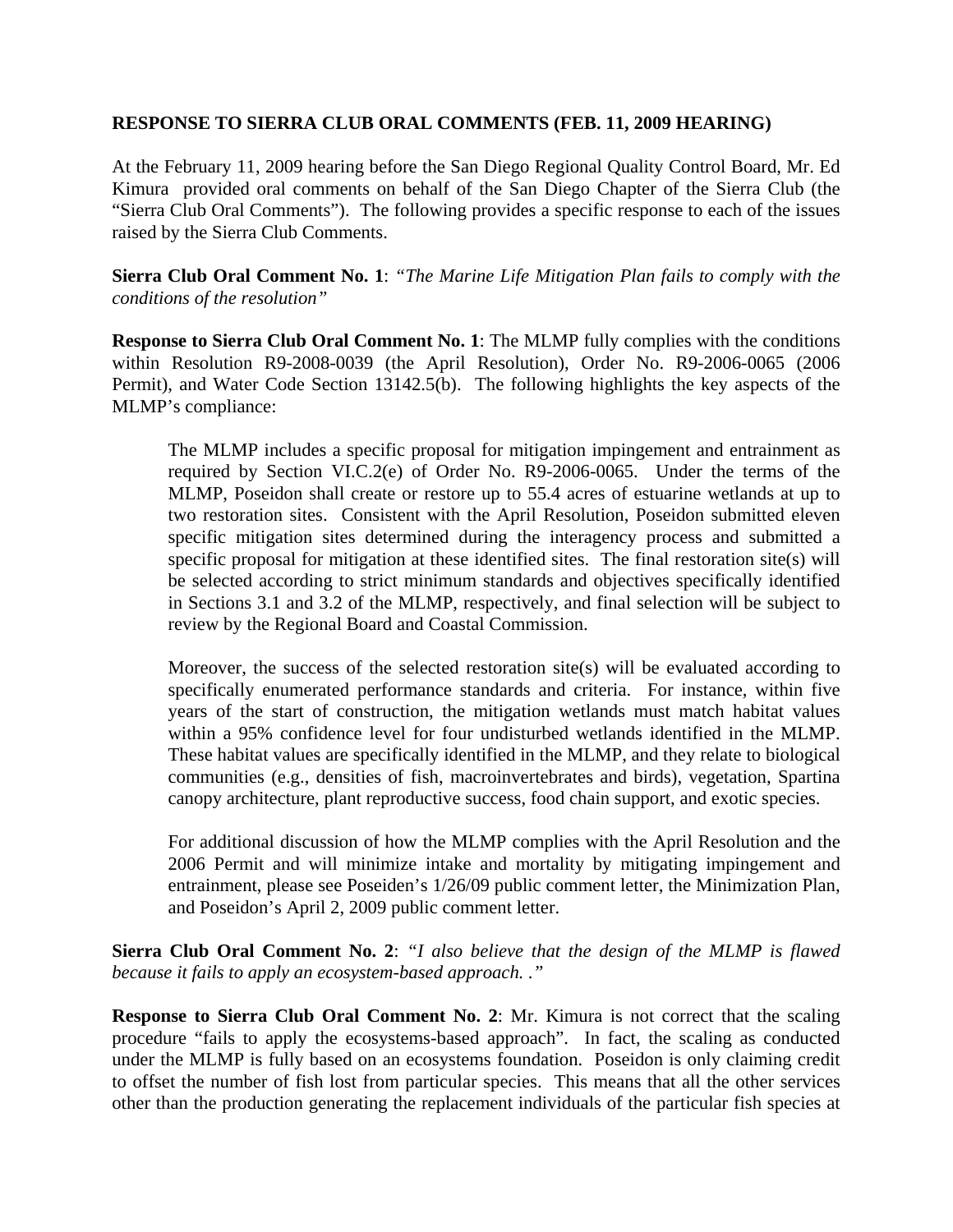issue accrue to the ecosystem at large. Mr. Kimura has misunderstood what is essentially a conservatism in the scaling process—we only claim the particular fish replacement, not all the other beneficial services—as indicating somehow that those benefits do not accrue. In fact, this issue is more than adequately addressed in the MLMP through the Site Selection Minimum Standards, Objectives and Post construction Monitoring Standards.

Further, Mr. Kimura attempts to obfuscate what is in fact a robust scaling procedure by claiming that it is not sufficiently "complex" to comport with the "complexity" of the actual aquatic ecosystem. However, it is the very simplicity of the scaling procedure, which is highly conservative and is highly unlikely to underestimate the required offset, that makes it compelling. Due to its simplicity, it is an overestimate of the required offset. And the unclaimed, quantitative and real benefits that flow from the restoration provide the power to document that the scaling is robust.

There are no generally agreed-upon or even generally-acknowledged "definitions" that would allow definition of an offset based on quantified multiple-services flows to be differentiated from one quantified by single or few services flows (like provision of particular fish species) to be called "ecologically-based" or "ecosystems-based" vs. some other name. Any restoration scaled via ecological services is "ecologically-based" and "ecosystems-based".

Although Poseidon is not legally required to incorporate ecosystem-based principles into its mitigation plan (see discussion below), the MLMP does, in fact, apply ecosystem-based approaches. According to the MLMP, the final restoration plan must provide "maximum overall ecosystem benefits" to the extent feasible (see MLMP § 3.2). For instance, the restoration site(s) must create maximize upland buffers, enhance, downstream fish values, provide regionally scarce habitat, and enhance the potential for local ecosystem diversity. Moreover, Chapter 6 provides compensatory mitigation in terms of the ecosystems affected (i.e. mudflat/tidal channel, and open water). These enumerated objectives and provisions explicitly incorporate ecosystembased approaches.

The MLMP constitutes a specific proposal for the creation of up to 55.4 acres of estuarine wetlands. Coastal wetlands, in particular salt marshes, are among the most productive ecosystems in the world. Algae and vascular plants produce energy from sunlight that is then efficiently transferred to higher order consumers. These primary producers are the basis of an elaborate food chain that supports a high diversity of plant and animal taxa ranging from algae and vascular plants to marine and terrestrial invertebrates, fishes, birds and mammals. The mitigation proposed by Poseidon provides an opportunity to recover these functions and values and enhance the region's biodiversity.

Despite the foregoing, no federal or state law actually requires Poseidon to apply an ecosystembased approach to this wetlands mitigation project. As an "industrial installation" that will use seawater for "industrial processing," the Carlsbad Desalination Plant ("CDP") must "use the best available site, design, technology, and mitigation measures feasible in order to minimize the intake and mortality of all forms of marine life." California Water Code, § 13142.5(b). By proposing to create or restore up to 55.4 acres of estuarine wetlands that will offset potential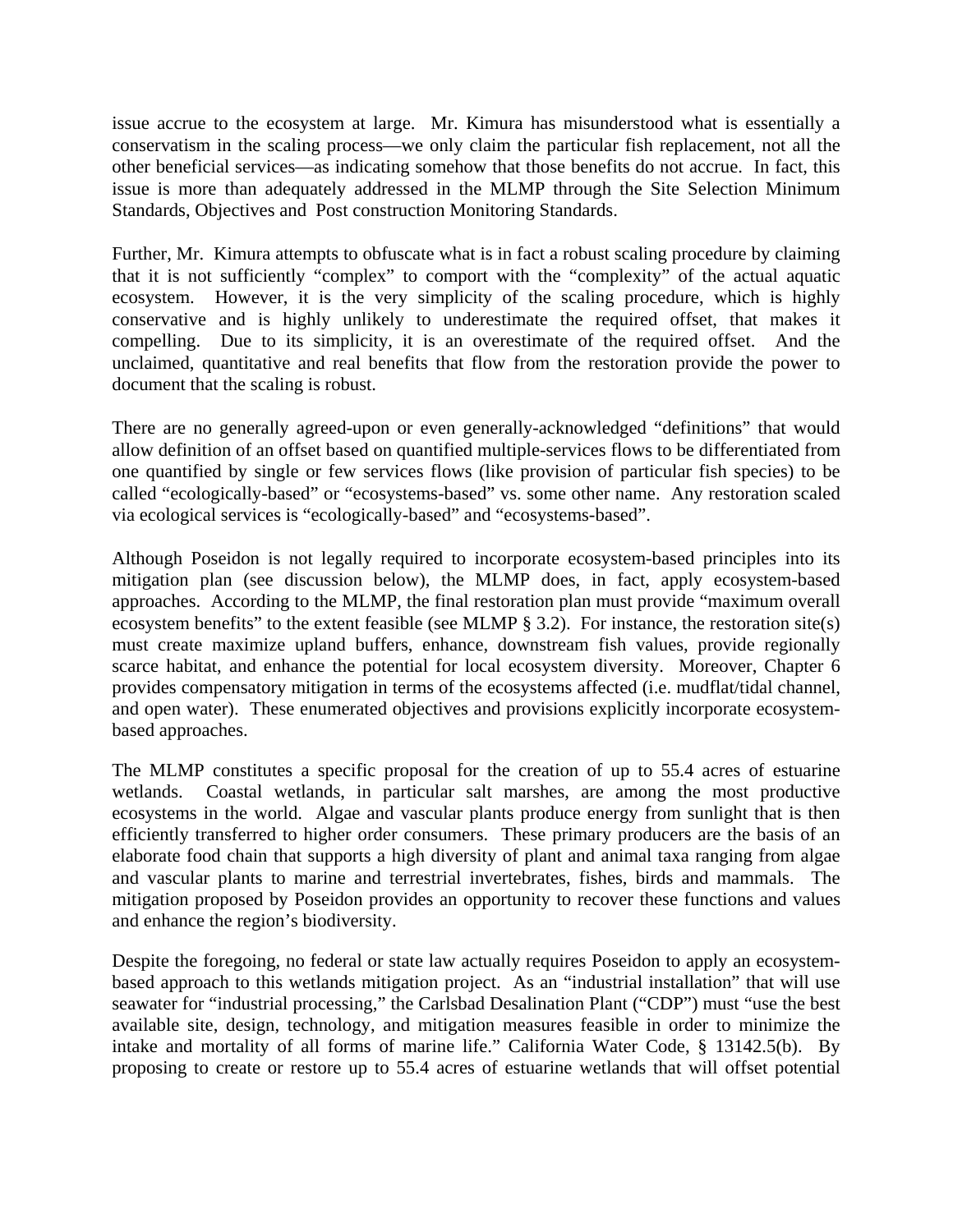entrainment and impingement, Poseidon seeks to minimize the mortality of marine life, in part, through mitigation in compliance with the California Water Code.

As a final point, it is important to note that an ecosystem approach is not entirely applicable to this case because the affected ecosystem in not wholly removed (as is generally done when evaluating compensatory mitigation for impacts of fill in a CWA Section 401 certification). Rather, specific components of that ecosystem are being altered due to impingement and entrainment. Therefore, the MLMP provides for the appropriate type of mitigation since it seeks to offset the specific effects on the environment.

**Sierra Club Oral Comment No. 3: "***Now, a marine ecosystem is a dynamic complex of plants, animals, microbes, and physical environmental features that interact with each other. I have seen no overt evidence that these complex interactions have been addressed in the MLMP."* 

**Response to Sierra Club Oral Comment No. 4:** Marine and estuarine ecosystems involve dynamic interactions between a variety of plants and animals. Mr. Kimura's comments appear to misunderstand the nature of the mitigation approach. The MLMP provides for the restoration of up to 55.4 acres of wetland habit. The purpose for the creation or restoration of habitat is to minimize the losses caused by the CDP entrainment and impingement mortality. Despite the fact that the MLMP focuses on the fish loss due to entrainment and impingement and uses this for scaling purposes, the creation or restoration of 55.4 acres creates ecosystem services with complex interactions. Because the complexity that Mr. Kimura admires and appreciates can only be created through natural processes, it is not possible to either identify or engineer a perfect numerical matching for each characteristic of the wetland function being replaced by the function of the new wetlands. We must necessarily rely on the general working principle that habitat of like kind in like place will provide ecosystem services closely similar to the mitigation habitat associated with Poseidon's entrainment and the impingement losses. There is no scientific basis to think otherwise. Furthermore, as described earlier, this assumption will be verified by the conditions of the MLMP monitoring program described below.

**Sierra Club Oral Comment No. 5**: *"Let me cite two examples where this mitigation plan - excuse me, fails to apply the ecosystems-based approach. One example is a vital role of the benthic community in the Marine ecosystem. No sediment quality data or benthic monitoring data for initial or within the Agua Hedionda Lagoon have been presented, or from local sites that are not impacted by the once-through cooling plant. These data are essential in selecting a restoration site.."*

**Response to Sierra Club Oral Comment No. 5**: Sediment quality data and benthic monitoring data are implicitly addressed by the MLMP. Rigorous biological performance standards and monitoring provisions contained in the MLMP ensure that the mitigation wetlands must satisfy a number of biodiversity benchmarks. If the mitigation wetlands are to function according to these benchmarks, they will necessarily contain quality sediment with minimal contaminant concentrations and toxicities capable of sustaining a sufficient richness of benthic macroinvertebrate and vegetative species. If the quality of the sediment were to fall below appropriate levels, the sediment would no longer support vegetation and animal communities to the degree required by the biological performance standards. Any such deterioration would be observed by the monitoring program and remediation would be implemented to ensure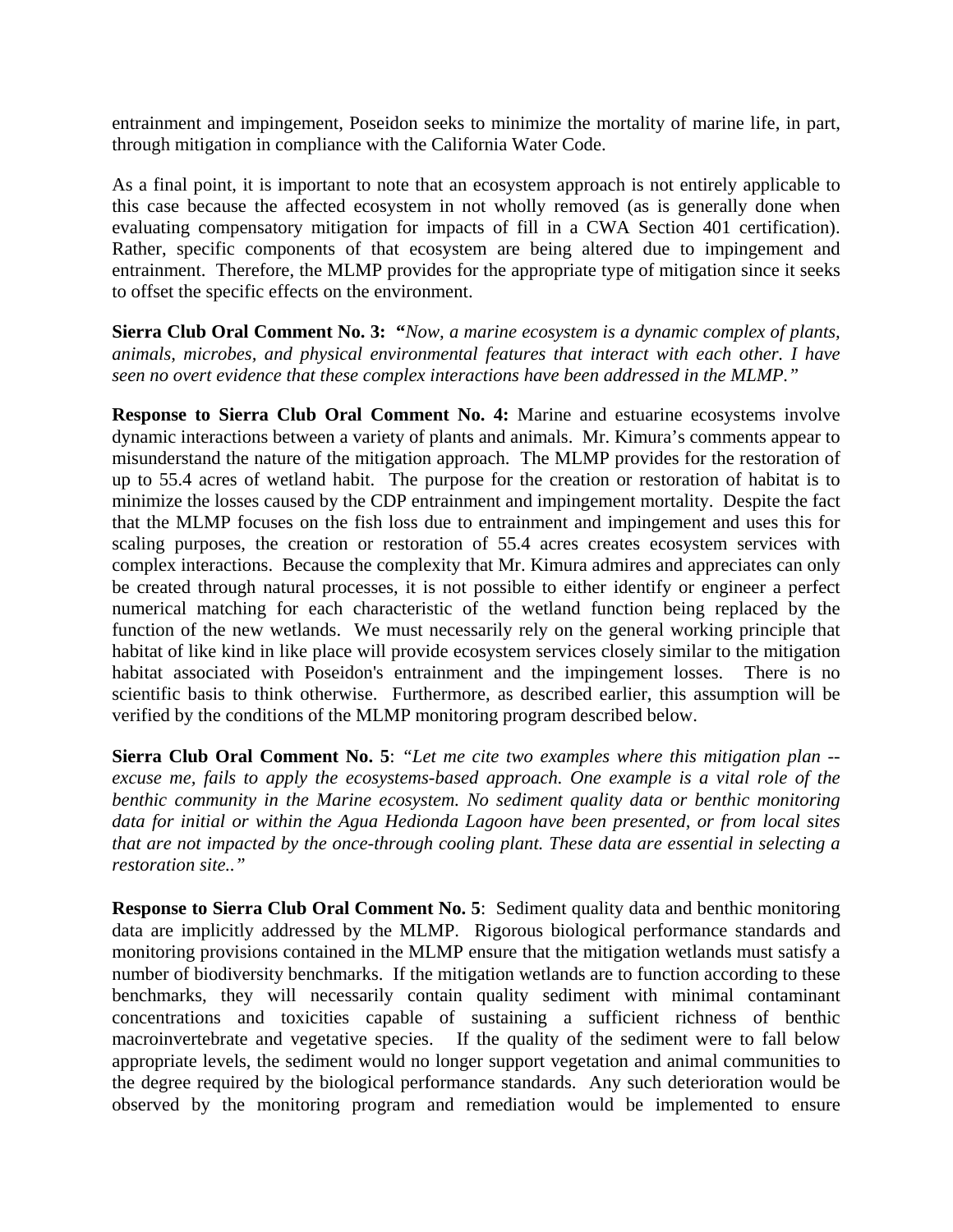compliance with the terms of the MLMP. Even though sediment quality is implicitly covered by the MLMP, there is no evidence of real concerns associated with sediment quality in the Aqua Hedionda Lagoon.

**Sierra Club Oral Comment No. 6**: "*And another important factor is the connectivity that exists between and among the ecosystems provided by currents transporting larvae from one part of the ecosystem to another. Understanding this is a very complex connection is particularly important to select a restoration site that's productive and successfully offsets the entrainment losses caused by the desalinization project."* 

**Response to Sierra Club Oral Comment No. 6**: Natural bays and estuaries in California function in the classical sense of serving as spawning and nursery areas for coastal fishes (Michael Horn. 1980. Diversity and Ecological roles of noncommercial fishes in California marine habitats. CalCOFI rep. Vol. XXI, 1980.). These systems support a unique fish assemblage composed of low trophic level species (Horn 1980; Allen 1982). Many of these species are truly estuarine dependent, living their entire life cycles within the estuary. Based on larval surveys, the most abundant bay-estuarine fish are gobies (Horn 1980). Gobies attach their eggs to the walls of the burrows in which they live. Their eggs are not pelagic and are not transported from one wetland to another via ocean currents. The larvae hatch, metamorphose and mature within the estuary. Tidal translocation of goby larvae to the near-shore environment has been postulated as one of the primary sources of mortality for this species (Brothers 1975). Those transported out of the estuary do not survive. Thus, there is no connectivity between disparate wetland systems within the region with regards to eggs or larvae of the dominant estuarine fish taxa. Connectivity between a restored estuarine wetland and an existing wetland is crucial for successful colonization by estuarine dependent species. Such connectivity is assured through the requirement that Poseidon's mitigation site be located at an existing estuarine wetland.

The MLMP's rigorous physical and biological performance standards will measure the success of the proposed wetlands in relation to other reference sites, "which shall be relatively undisturbed, natural tidal wetlands in the southern California Bight." In the event that the mitigation site's location does not allow for sufficient larval dispersion or population connectivity, the wetlands would not conform with these other reference sites. This would require Poseidon to conduct remediation in order to bring the wetlands in compliance with the terms of the MLMP.

**Sierra Club Oral Comment No. 7**: *"The MLMP proposes to select a restoration site located somewhere within the Southern California Bight. This is a coastal region covering over 450 kilometers from the Mexican border to Point Conception. It apparently assumes an essential requirement for the site, that the members of the larval pool from the Carlsbad site have been dispersed over time throughout this region."* 

**Response to Sierra Club Oral Comment No. 7**: The MLMP establishes a rigorous process to ensure the mitigation wetlands are sited in the best possible feasible location in proximity to the Agua Hedionda Lagoon. Section 3.2 of the MLMP provides that, to the extent feasible, Poseidon must select "site(s) in proximity to the Carlsbad desalination facility." Moreover, the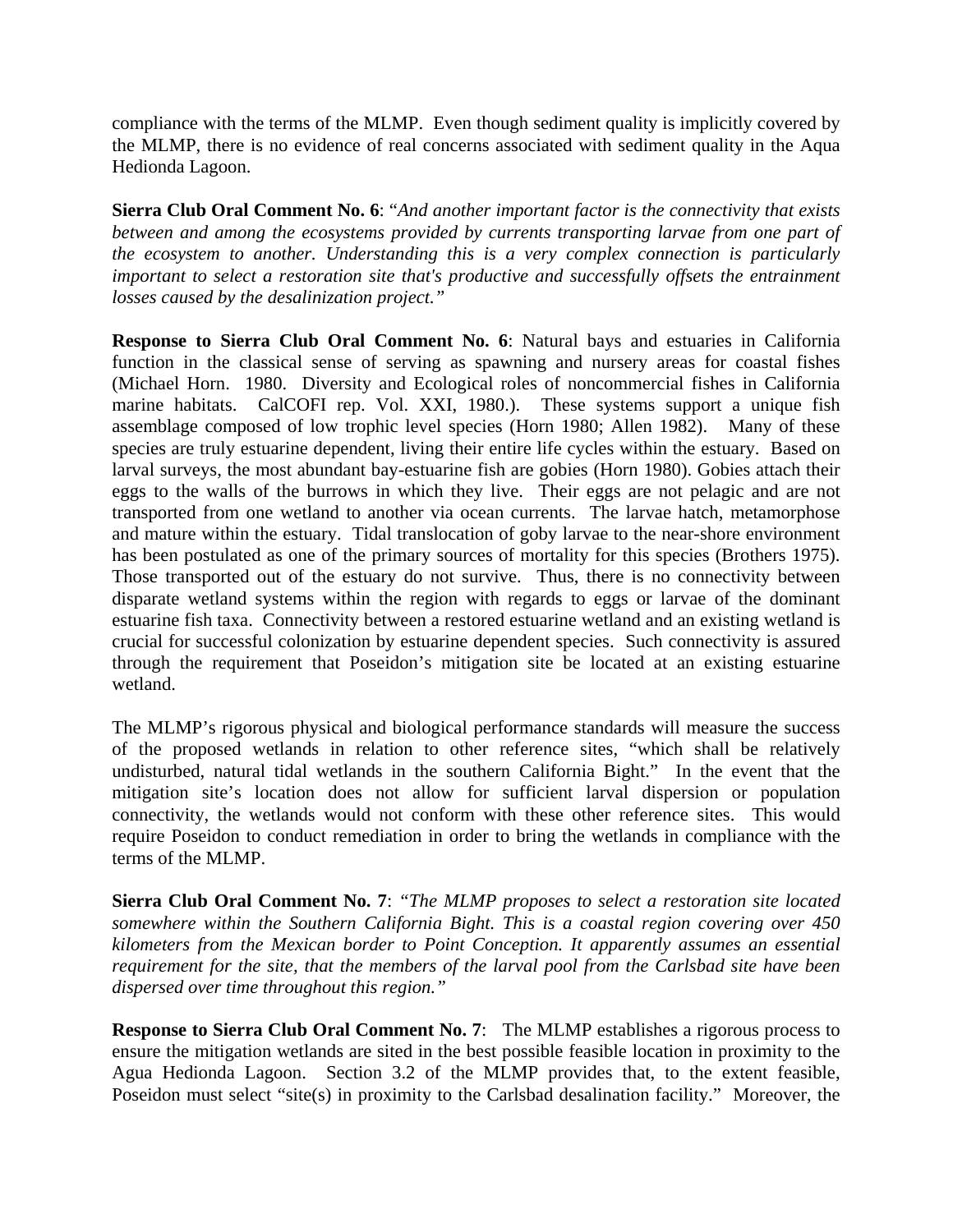amended Minimization Plan provides that "[s]ites located within the boundaries of the Regional Water Quality Control Board, San Diego Region, shall be considered priority sites. If Poseidon proposes one or more mitigation sites outside of these boundaries, it first shall demonstrate to the Board that the corresponding mitigation could not feasibly be implemented within the boundaries, such as when the criteria established in Section 3.0 of the MLMP [providing site criteria] are not satisfied." See Minimization Plan, Section 6.6 (see chart). March 9, 2009. As stated earlier, the selection of the restoration site will be reviewed and approved by an interagency team of scientists. The fact that the selected site may not be located directly in Agua Hedionda Lagoon does not undermine the ecological value of the mitigation site.

**Sierra Club Oral Comment No. 8**: "*Now, this assumption is highly questionable, based on a very scientific important paper that just came out in January of this -- this year, of the Annual Review of Marine Science, authored by University of Miami scientists, Cowen and Sponaugle, entitled, "Larval Dispersion and Marine Population Connectivity." The paper provides a current overview -- an overview of the current scientific knowledge of this subject. The authors state that a full understanding of the population connectivity has important applications for management and conservation.* 

**Response to Sierra Club Oral Comment No. 8**: Commenter has not introduced the referenced paper into the administrative record. Therefore, its relevancy and/or validity are not subject to verification or evaluation.

**Sierra Club Oral Comment No. 9**: *One important piece of information in the paper is that it dispels the notion that local larval marine populations can be formed from all potential sources and mixed together into a single pool over hundreds to thousands of kilometers.* 

**Response to Sierra Club Oral Comment No. 9**: The commenter's point with respect to the populations of the most commonly entrained lagoon species (i.e., gobies and blennies) does not appear relevant. Gobies and blennies are pervasive in and around the bays and inlets along California's coastline. This means that gobies and blennies will rapidly inhabit virtually any area where coastal estuarine habitat is created or restored. At least with respect to these species, there exists no "single pool over hundreds to thousands of kilometers."

**Sierra Club Oral Comment No. 10**: *The authors note that there is now ample evidence that the dispersion distances can vary from just tens to hundreds of kilometers.* 

**Response to Sierra Club Oral Comment No. 10**: See Response No. 9.

The Empirical Transport Model calculates the dispersion distance of entrained larvae, which can be up to tens of kilometers depending on the speed of ocean currents. In this context, the transport of entrained Agua Hedionda Lagoon fish larvae is discussed thoroughly in the final EPS Impingement Mortality and Entrainment Characterization Study for each of the commonly entrained lagoon species (i.e., gobies, blennies, garibaldi). The model does not consider the transport of juvenile and adult life stages, since these life stages are not at risk of entrainment.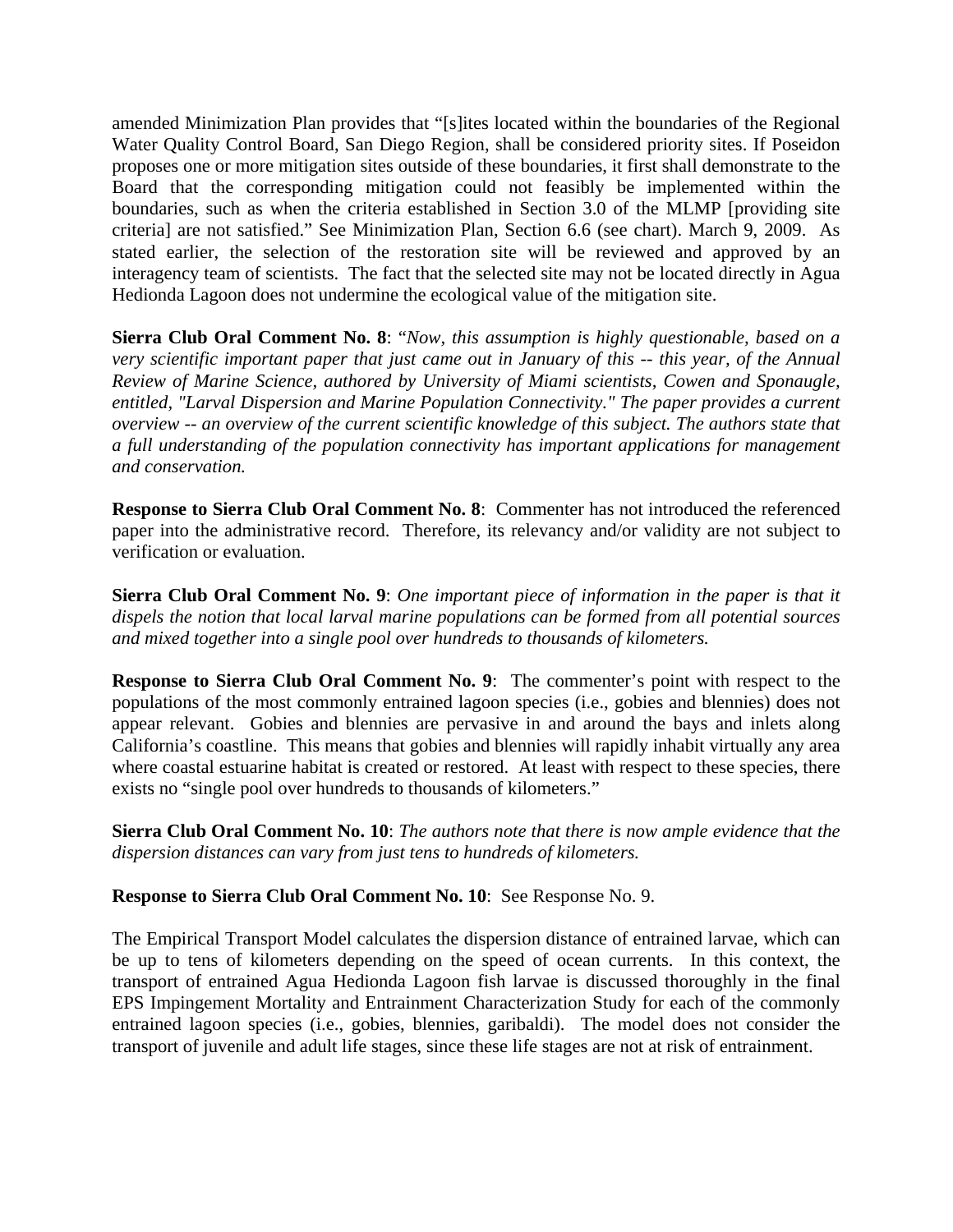**Sierra Club Oral Comment No. 11**: *So it's really clear to me that the MLMP does not apply to integrated ecosystems-based approach in assessing and mitigating the impacts of the desalinization project, and therefore it's fundamentally flawed.* 

**Response to Sierra Club Oral Comment No. 11**: See Response to Comment No. 2.

John 75. Belett

John H. Balletto Principal Scientist/Vice President ARCADIS U.S., Inc.

April 8, 2009